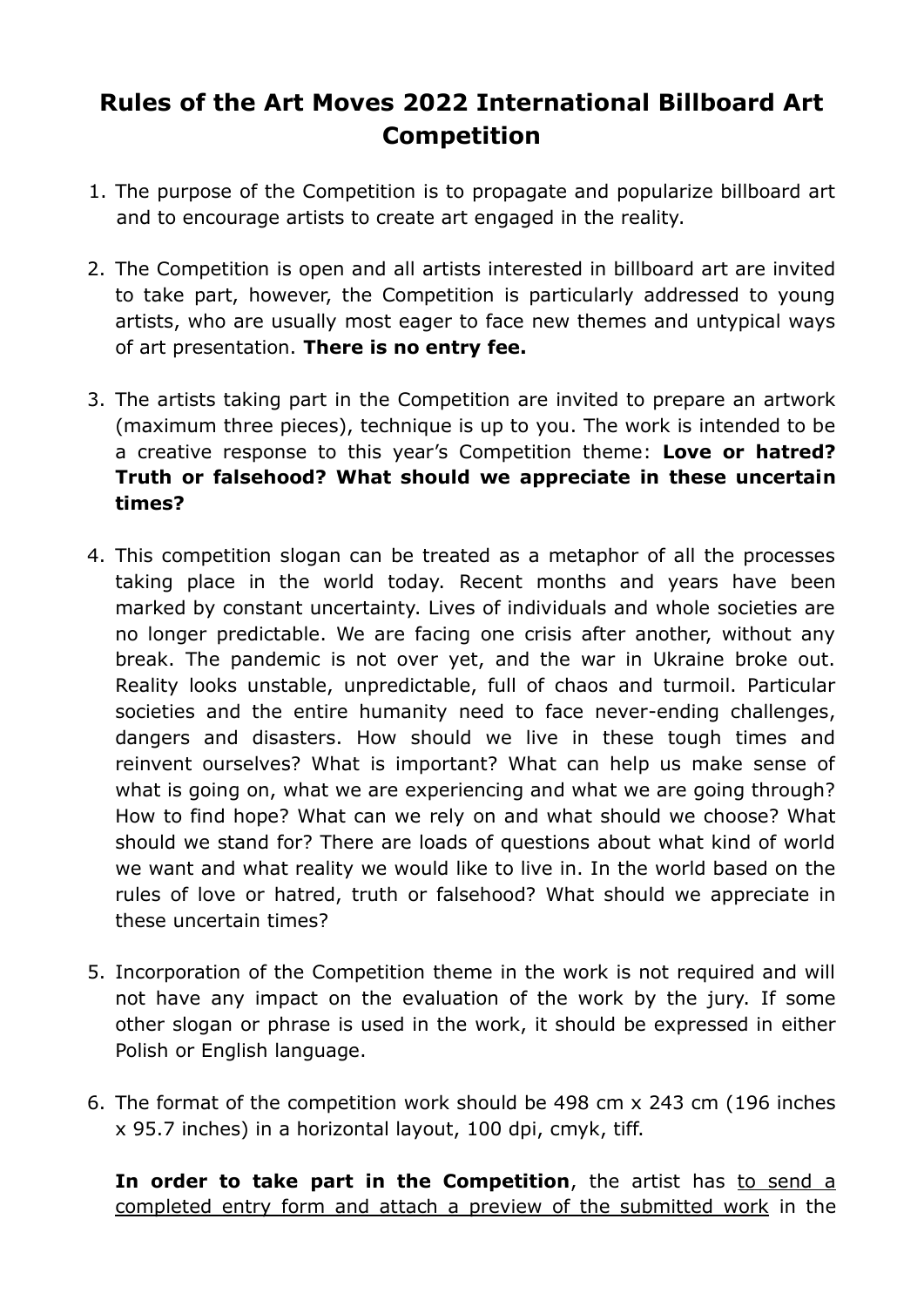following format: **30 cm x 14,6 cm (11,8 inches x 5,7 inches) in a horizontal layout, 72 dpi, jpg**. Each jpg file should be named with the artist's first and last name. If more works are submitted, use numbers 1 to 3 in addition to the first and last name e.g. adam\_smith\_1, adam\_smith\_2, adam\_smith\_3.

**IMPORTANT NOTE:** At this point of the competition, do **NOT** attach files of the complete (heavy) works. The Competition organizers will contact the selected artists after the announcement of the jury's verdict in order to receive the final works to be printed off and displayed on the billboards.

- 7. Both individual artists and groups of artists can participate in the competition. In case of groups, the following data should be included on the application card: names and surnames of ALL the authors of the work and contact details of ONLY one person who will be representing a group in contacts with the organizers of the competition.
- 8. The works should be submitted by **22 July 2022, 0:00 CET** via electronic mail to the address: **artmoves(at)tlen.pl Note! All works and the form should be sent in one e-mail!**
- 9. From all the entries, the jury will select 6 most interesting works which will be printed and displayed on billboards in the city space during the Art Moves Festival in September 2022 in Torun, Poland. The best selected work will receive the **Main Award** in the amount of **PLN 4000 (about EUR 872, USD 937,20).** The winner will be obliged to pay a lump-sum tax on the award value.
- 10.The works will be evaluated by a jury panel composed of artists and curators who are recognized authorities specializing in public art.
- 11.The organizers of the Competition reserve the right to display on the billboards also the works which have not been selected by the jury.
- 12.The artist who makes a submission to the Competition, automatically consents to free of charge display of his/her work during the Festival and use of the work for information and promotional purposes associated with the Festival and the Competition on the Internet, in printed materials promoting the Festival etc.
- 13.Should a third party make claims against the Organiser due to the infringement of their rights, the person submitting works to the Competition is obliged to appear in court (in the case of court proceedings) and